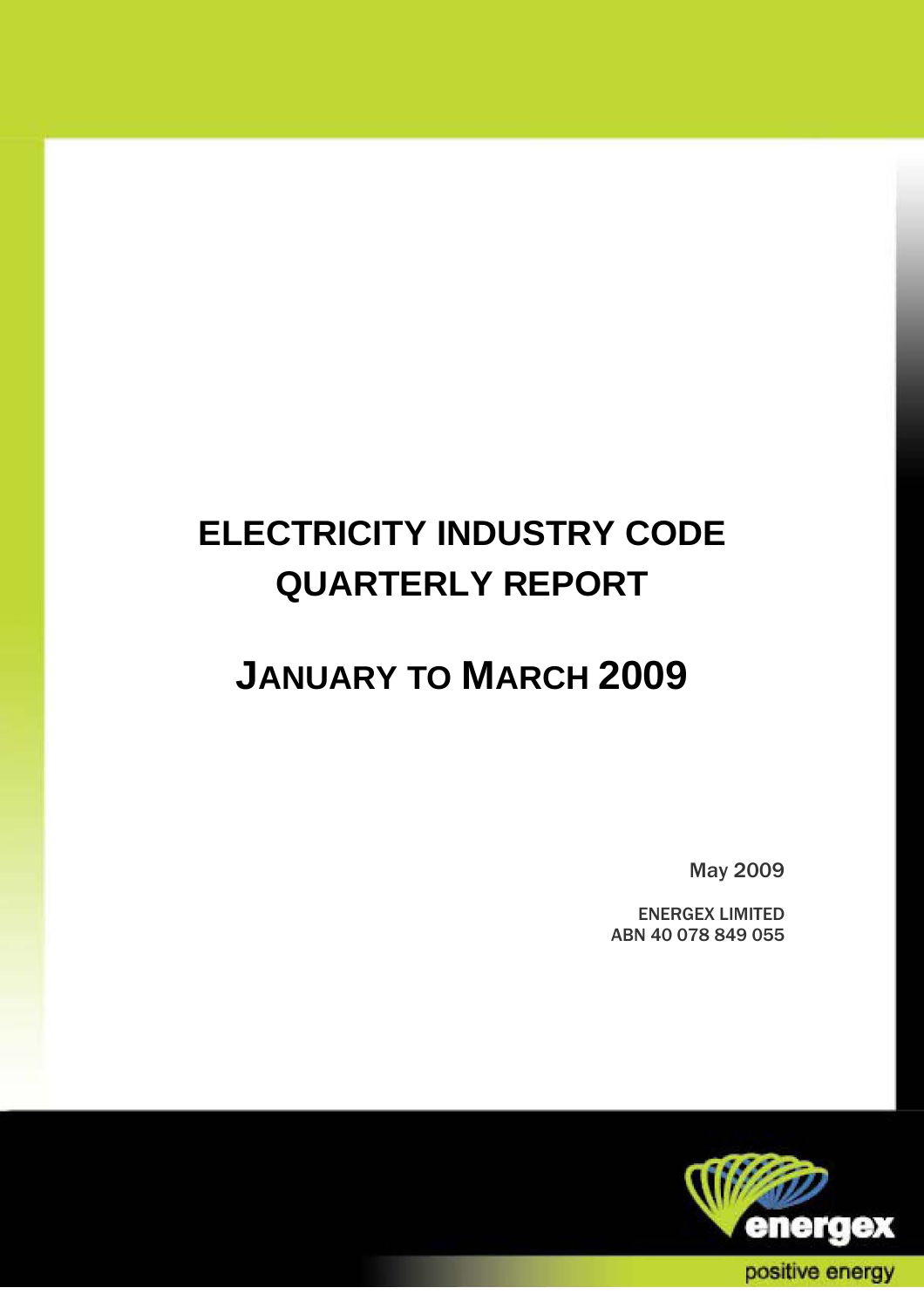

## **TABLE OF CONTENTS**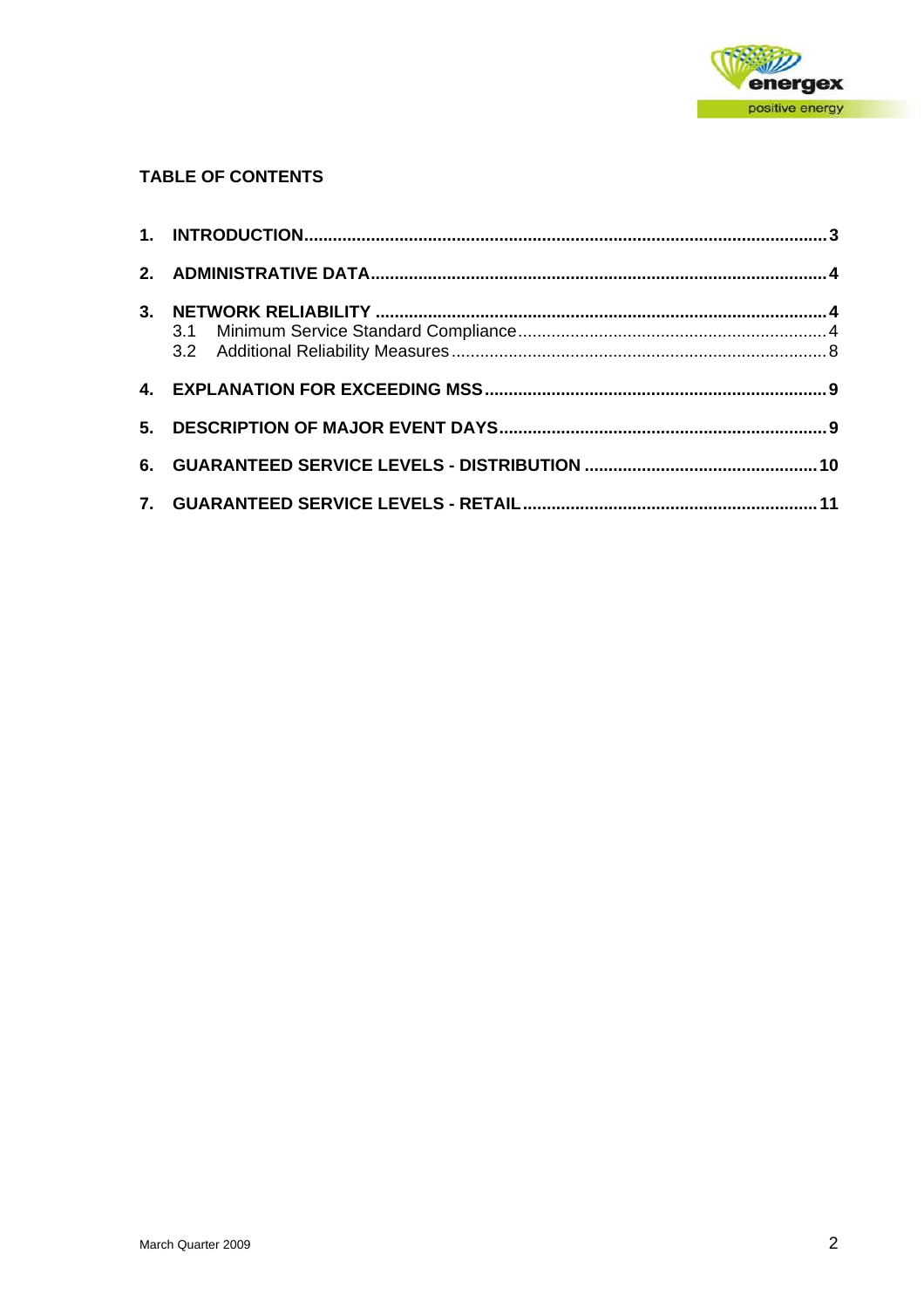

## <span id="page-2-0"></span>**1. INTRODUCTION**

In response to the recommendations from the Electricity Distribution Service Delivery (EDSD – also referred to as the Sommerville Report) inquiry, the Queensland Government introduced the Queensland Electricity Industry Code ("Industry Code") under the *Electricity Act 1994* in January 2005.

Clause 2.6.2 of the Industry Code requires Queensland's distribution entities to submit to the QCA a report within two months of the end of each quarter detailing the following:

- i. compliance with minimum service standards outlined in clause 2.4 of the Industry Code, including:
	- (a) performance against the SAIDI and SAIFI limits, by feeder type, including those interruptions listed in clause 2.4.3 of the Industry Code;
	- (b) performance against the SAIDI and SAIFI limits, by feeder type, excluding those interruptions listed in clause 2.4.3 of the Industry Code;
	- (c) details of the interruptions excluded under clause 2.4.3, including the number of minutes and interruptions excluded by feeder type and category of exclusion;
	- (d) description of any major event days; and
	- (e) the explanation of reasons for the distribution entity exceeding (where applicable) those minimum service standards and proposals to improve performance;
- ii. compliance with the guaranteed service levels (GSL), including:
	- (a) the number of GSL payments given by category and the amount of such rebates;
	- (b) the number of GSL payment claims by category; and
	- (c) the number of rejected GSL payment claims by category; and
- iii. any other matter reasonably notified by the QCA.

The reported information is for the period January to March 2009 and the financial year to date figures as at the end of March 2009.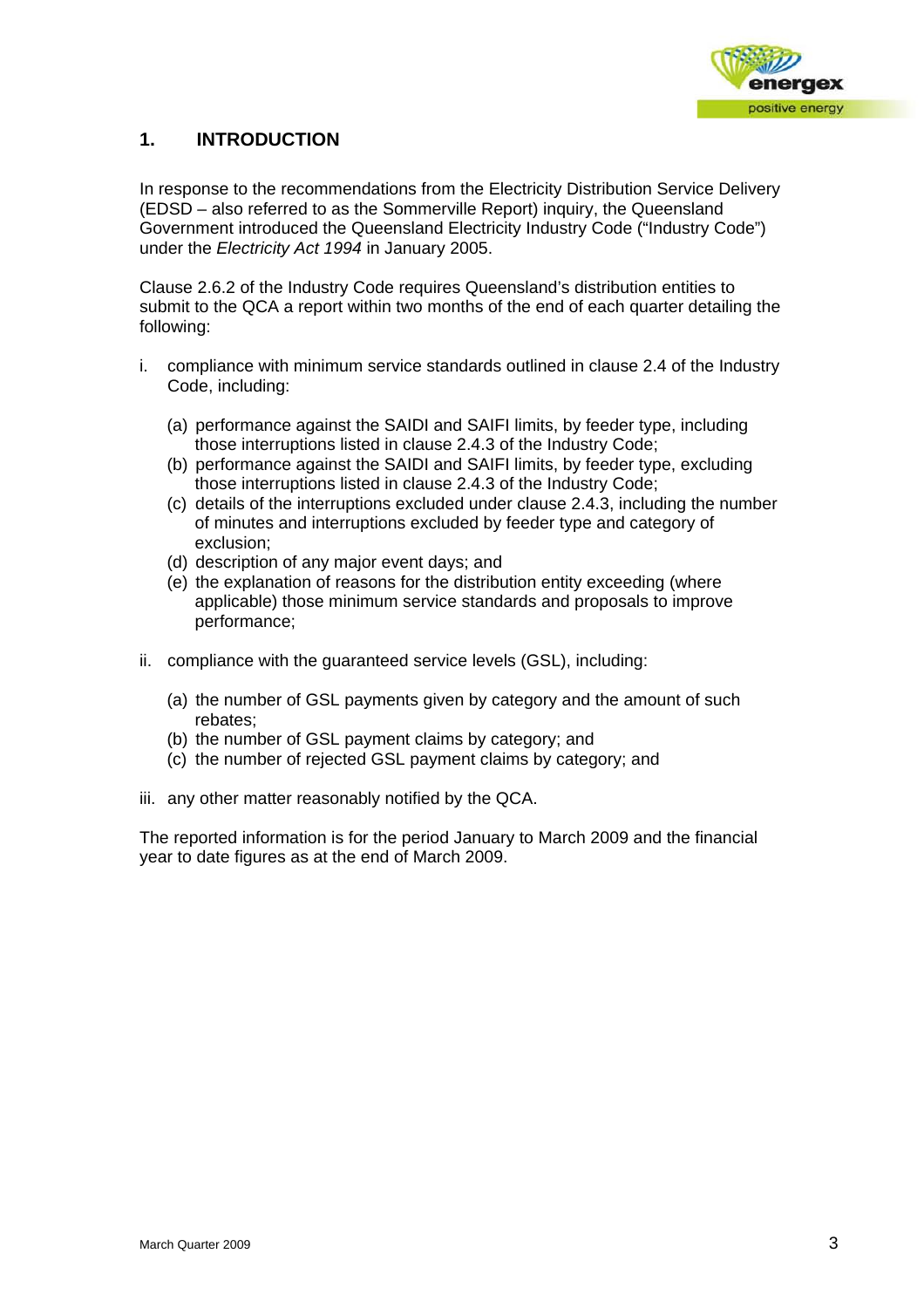

## **2. ADMINISTRATIVE DATA**

| <b>Measure</b>                               | Units | Value                  |
|----------------------------------------------|-------|------------------------|
| <b>Distribution Network Service Provider</b> | name  | <b>ENERGEX Limited</b> |
| First day of reporting period                | date  | 01-01-2009             |
| Last day of reporting period                 | date  | 31-03-2009             |

## **3. NETWORK RELIABILITY[1](#page-3-1)**

## **3.1 Minimum Service Standard Compliance**

|                                                                |                           |                               | <b>MSS</b> |
|----------------------------------------------------------------|---------------------------|-------------------------------|------------|
| <b>Measure</b>                                                 | <b>March Quarter 2008</b> | <b>Financial year to date</b> | 2008-09    |
| System Average Interruption Duration Index (SAIDI) - (minutes) |                           |                               |            |
| Total (Including Exclusions & Major Event Days <sup>2</sup> )  | 38.366                    | 204.829                       |            |
| Central business district                                      | 0.475                     | 1.876                         |            |
| Urban                                                          | 29.547                    | 152.790                       |            |
| Short rural                                                    | 62.337                    | 343.221                       |            |
| Long rural                                                     | na                        | na                            |            |
| <b>Generation &amp; Transmission</b>                           | 0.444                     | 1.414                         |            |
| Central business district                                      | 0.000                     | 0.000                         |            |
| Urban                                                          | 0.366                     | 0.703                         |            |
| Short rural                                                    | 0.657                     | 3.292                         |            |
| Long rural                                                     | na                        | na                            |            |
|                                                                |                           |                               |            |

1 Results effective as at 17 April 2009. The reliability statistics include single loss of supply events as required under the Code's definition of an interruption. Calculated reliability measures have been rounded.

<span id="page-3-2"></span><span id="page-3-1"></span><span id="page-3-0"></span> This reliability statistic is an overall network number i.e. is a weighted summation of the reliability results for CBD, Urban and Short Rural components of ENERGEX's network.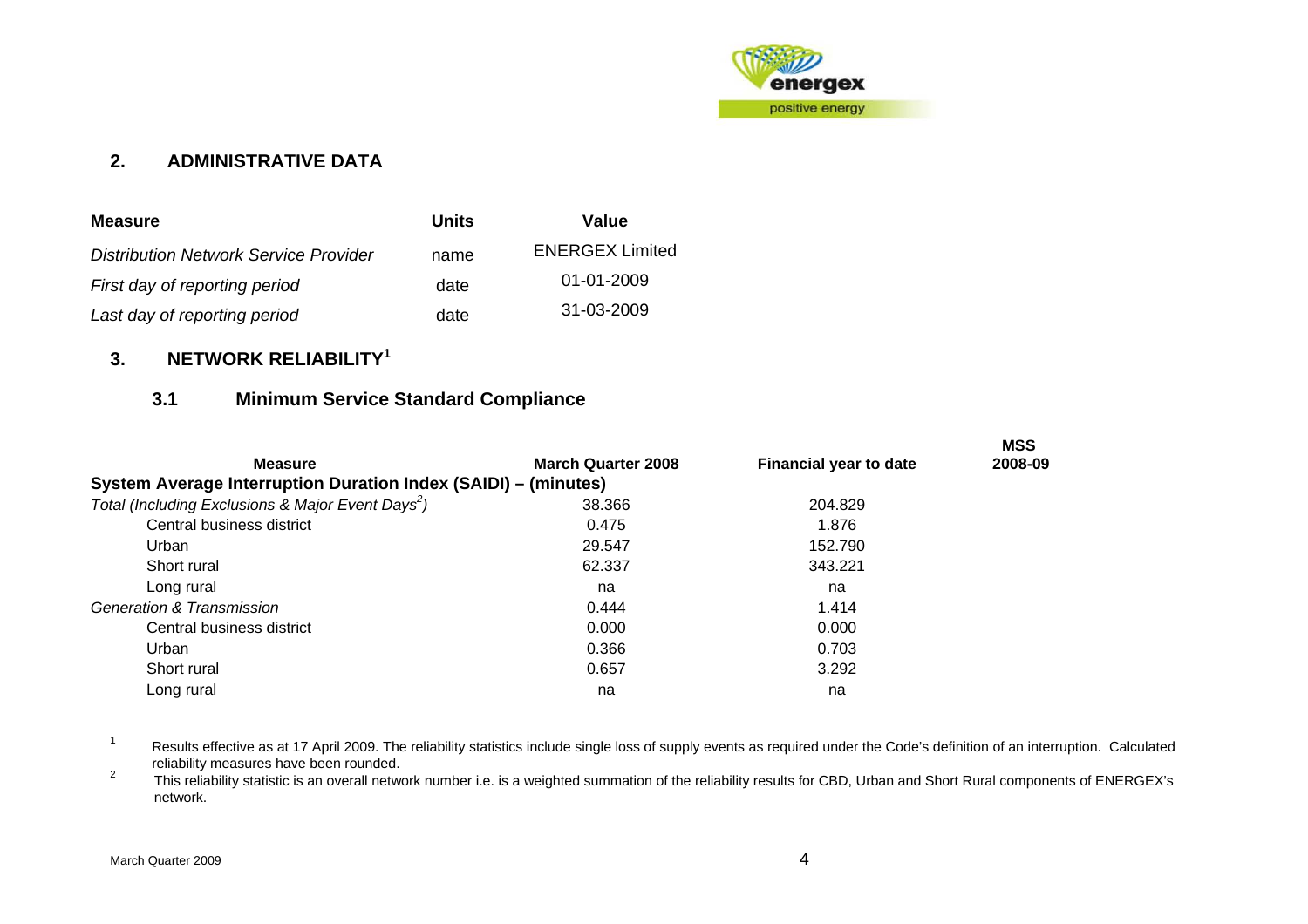

| 0.000<br>0.000<br><b>NEMMCO</b> direction<br>0.000<br>0.000<br>Central business district<br>0.000<br>0.000<br>Urban<br>0.000<br>0.000<br>Short rural<br>Long rural<br>na<br>na<br>0.000<br>0.000<br>Automatic load shedding<br>0.000<br>0.000<br>Central business district<br>0.000<br>0.000<br>Urban<br>0.000<br>0.000<br>Short rural<br>Long rural<br>na<br>na<br><b>Customer Caused Interruptions</b><br>0.004<br>0.095<br>Central business district<br>0.000<br>0.000<br>Urban<br>0.000<br>0.043<br>0.015<br>0.233<br>Short rural<br>Long rural<br>na<br>na<br>0.000<br>0.000<br>Authorised Interruption for Public Safety<br>0.000<br>0.000<br>Central business district<br>0.000<br>0.000<br>Urban<br>0.000<br>0.000<br>Short rural<br>Long rural<br>na<br>na<br>4.876<br>102.065<br>Major Event Days<br>0.000<br>0.000<br>Central business district<br>5.141<br>79.368<br>Urban<br>4.221<br>162.378<br>Short rural<br>Long rural<br>na<br>na<br>5.324<br><b>Total exclusions</b><br>103.574<br>Central business district<br>0.000<br>0.000<br>Urban<br>5.508<br>80.114<br>165.903<br>Short rural<br>4.893 |                |                           |                        | <b>MSS</b> |
|------------------------------------------------------------------------------------------------------------------------------------------------------------------------------------------------------------------------------------------------------------------------------------------------------------------------------------------------------------------------------------------------------------------------------------------------------------------------------------------------------------------------------------------------------------------------------------------------------------------------------------------------------------------------------------------------------------------------------------------------------------------------------------------------------------------------------------------------------------------------------------------------------------------------------------------------------------------------------------------------------------------------------------------------------------------------------------------------------------------|----------------|---------------------------|------------------------|------------|
|                                                                                                                                                                                                                                                                                                                                                                                                                                                                                                                                                                                                                                                                                                                                                                                                                                                                                                                                                                                                                                                                                                                  | <b>Measure</b> | <b>March Quarter 2008</b> | Financial year to date | 2008-09    |
|                                                                                                                                                                                                                                                                                                                                                                                                                                                                                                                                                                                                                                                                                                                                                                                                                                                                                                                                                                                                                                                                                                                  |                |                           |                        |            |
|                                                                                                                                                                                                                                                                                                                                                                                                                                                                                                                                                                                                                                                                                                                                                                                                                                                                                                                                                                                                                                                                                                                  |                |                           |                        |            |
|                                                                                                                                                                                                                                                                                                                                                                                                                                                                                                                                                                                                                                                                                                                                                                                                                                                                                                                                                                                                                                                                                                                  |                |                           |                        |            |
|                                                                                                                                                                                                                                                                                                                                                                                                                                                                                                                                                                                                                                                                                                                                                                                                                                                                                                                                                                                                                                                                                                                  |                |                           |                        |            |
|                                                                                                                                                                                                                                                                                                                                                                                                                                                                                                                                                                                                                                                                                                                                                                                                                                                                                                                                                                                                                                                                                                                  |                |                           |                        |            |
|                                                                                                                                                                                                                                                                                                                                                                                                                                                                                                                                                                                                                                                                                                                                                                                                                                                                                                                                                                                                                                                                                                                  |                |                           |                        |            |
|                                                                                                                                                                                                                                                                                                                                                                                                                                                                                                                                                                                                                                                                                                                                                                                                                                                                                                                                                                                                                                                                                                                  |                |                           |                        |            |
|                                                                                                                                                                                                                                                                                                                                                                                                                                                                                                                                                                                                                                                                                                                                                                                                                                                                                                                                                                                                                                                                                                                  |                |                           |                        |            |
|                                                                                                                                                                                                                                                                                                                                                                                                                                                                                                                                                                                                                                                                                                                                                                                                                                                                                                                                                                                                                                                                                                                  |                |                           |                        |            |
|                                                                                                                                                                                                                                                                                                                                                                                                                                                                                                                                                                                                                                                                                                                                                                                                                                                                                                                                                                                                                                                                                                                  |                |                           |                        |            |
|                                                                                                                                                                                                                                                                                                                                                                                                                                                                                                                                                                                                                                                                                                                                                                                                                                                                                                                                                                                                                                                                                                                  |                |                           |                        |            |
|                                                                                                                                                                                                                                                                                                                                                                                                                                                                                                                                                                                                                                                                                                                                                                                                                                                                                                                                                                                                                                                                                                                  |                |                           |                        |            |
|                                                                                                                                                                                                                                                                                                                                                                                                                                                                                                                                                                                                                                                                                                                                                                                                                                                                                                                                                                                                                                                                                                                  |                |                           |                        |            |
|                                                                                                                                                                                                                                                                                                                                                                                                                                                                                                                                                                                                                                                                                                                                                                                                                                                                                                                                                                                                                                                                                                                  |                |                           |                        |            |
|                                                                                                                                                                                                                                                                                                                                                                                                                                                                                                                                                                                                                                                                                                                                                                                                                                                                                                                                                                                                                                                                                                                  |                |                           |                        |            |
|                                                                                                                                                                                                                                                                                                                                                                                                                                                                                                                                                                                                                                                                                                                                                                                                                                                                                                                                                                                                                                                                                                                  |                |                           |                        |            |
|                                                                                                                                                                                                                                                                                                                                                                                                                                                                                                                                                                                                                                                                                                                                                                                                                                                                                                                                                                                                                                                                                                                  |                |                           |                        |            |
|                                                                                                                                                                                                                                                                                                                                                                                                                                                                                                                                                                                                                                                                                                                                                                                                                                                                                                                                                                                                                                                                                                                  |                |                           |                        |            |
|                                                                                                                                                                                                                                                                                                                                                                                                                                                                                                                                                                                                                                                                                                                                                                                                                                                                                                                                                                                                                                                                                                                  |                |                           |                        |            |
|                                                                                                                                                                                                                                                                                                                                                                                                                                                                                                                                                                                                                                                                                                                                                                                                                                                                                                                                                                                                                                                                                                                  |                |                           |                        |            |
|                                                                                                                                                                                                                                                                                                                                                                                                                                                                                                                                                                                                                                                                                                                                                                                                                                                                                                                                                                                                                                                                                                                  |                |                           |                        |            |
|                                                                                                                                                                                                                                                                                                                                                                                                                                                                                                                                                                                                                                                                                                                                                                                                                                                                                                                                                                                                                                                                                                                  |                |                           |                        |            |
|                                                                                                                                                                                                                                                                                                                                                                                                                                                                                                                                                                                                                                                                                                                                                                                                                                                                                                                                                                                                                                                                                                                  |                |                           |                        |            |
|                                                                                                                                                                                                                                                                                                                                                                                                                                                                                                                                                                                                                                                                                                                                                                                                                                                                                                                                                                                                                                                                                                                  |                |                           |                        |            |
|                                                                                                                                                                                                                                                                                                                                                                                                                                                                                                                                                                                                                                                                                                                                                                                                                                                                                                                                                                                                                                                                                                                  |                |                           |                        |            |
|                                                                                                                                                                                                                                                                                                                                                                                                                                                                                                                                                                                                                                                                                                                                                                                                                                                                                                                                                                                                                                                                                                                  |                |                           |                        |            |
|                                                                                                                                                                                                                                                                                                                                                                                                                                                                                                                                                                                                                                                                                                                                                                                                                                                                                                                                                                                                                                                                                                                  |                |                           |                        |            |
|                                                                                                                                                                                                                                                                                                                                                                                                                                                                                                                                                                                                                                                                                                                                                                                                                                                                                                                                                                                                                                                                                                                  |                |                           |                        |            |
|                                                                                                                                                                                                                                                                                                                                                                                                                                                                                                                                                                                                                                                                                                                                                                                                                                                                                                                                                                                                                                                                                                                  |                |                           |                        |            |
|                                                                                                                                                                                                                                                                                                                                                                                                                                                                                                                                                                                                                                                                                                                                                                                                                                                                                                                                                                                                                                                                                                                  | Long rural     | na                        | na                     |            |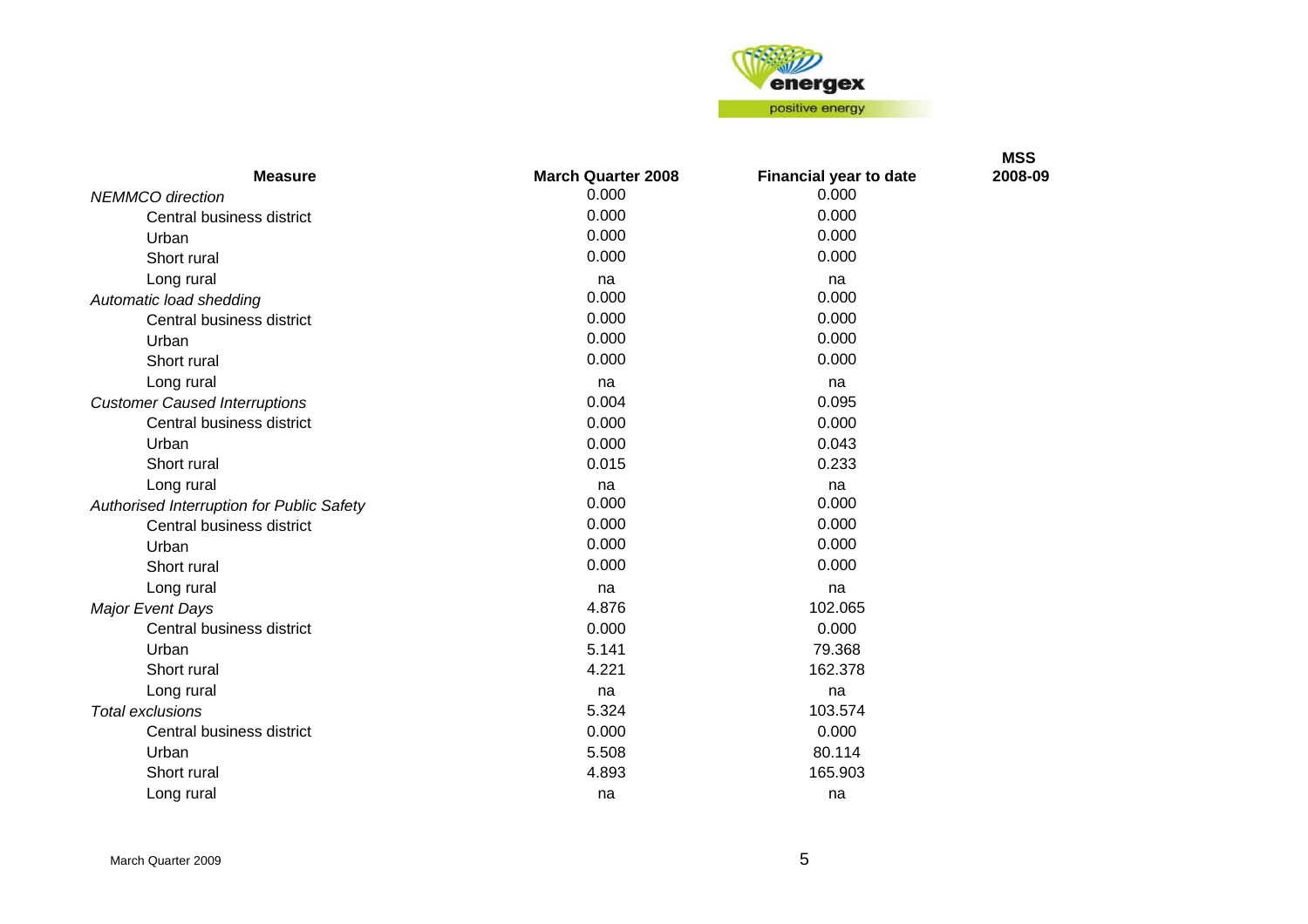

| <b>Measure</b>                                                                  | <b>March Quarter 2008</b> | Financial year to date | <b>MSS</b><br>2008-09 |
|---------------------------------------------------------------------------------|---------------------------|------------------------|-----------------------|
| <b>Distribution system</b>                                                      | 33.041                    | 101.255                | na                    |
| Central business district                                                       | 0.475                     | 1.876                  | 20                    |
| Urban                                                                           | 24.040                    | 72.676                 | 122                   |
| Short rural                                                                     | 57.445                    | 177.318                | 232                   |
| Long rural                                                                      | na                        | na                     | na                    |
| System Average Interruption Frequency Index (SAIFI) - (number of interruptions) |                           |                        |                       |
| Total (Including Exclusions & Major Event Days <sup>3</sup> )                   | 0.463                     | 1.463                  |                       |
| Central business district                                                       | 0.011                     | 0.038                  |                       |
| Urban                                                                           | 0.354                     | 1.088                  |                       |
| Short rural                                                                     | 0.758                     | 2.463                  |                       |
| Long rural                                                                      | na                        | na                     |                       |
| <b>Generation &amp; Transmission</b>                                            | 0.008                     | 0.039                  |                       |
| Central business district                                                       | 0.000                     | 0.000                  |                       |
| Urban                                                                           | 0.006                     | 0.028                  |                       |
| Short rural                                                                     | 0.011                     | 0.067                  |                       |
| Long rural                                                                      | na                        | na                     |                       |
| <b>NEMMCO</b> direction                                                         | 0.000                     | 0.000                  |                       |
| Central business district                                                       | 0.000                     | 0.000                  |                       |
| Urban                                                                           | 0.000                     | 0.000                  |                       |
| Short rural                                                                     | 0.000                     | 0.000                  |                       |
| Long rural                                                                      | na                        | na                     |                       |
| Automatic load shedding                                                         | 0.000                     | 0.000                  |                       |
| Central business district                                                       | 0.000                     | 0.000                  |                       |
| Urban                                                                           | 0.000                     | 0.000                  |                       |
| Short rural                                                                     | 0.000                     | 0.000                  |                       |
| Long rural                                                                      | na                        | na                     |                       |
| <b>Customer Caused Interruptions</b>                                            | 0.000                     | 0.000                  |                       |

<span id="page-5-0"></span>3 This reliability statistic is an overall network number i.e. is a weighted summation of the reliability results for CBD, Urban and Short Rural components of ENERGEX's network.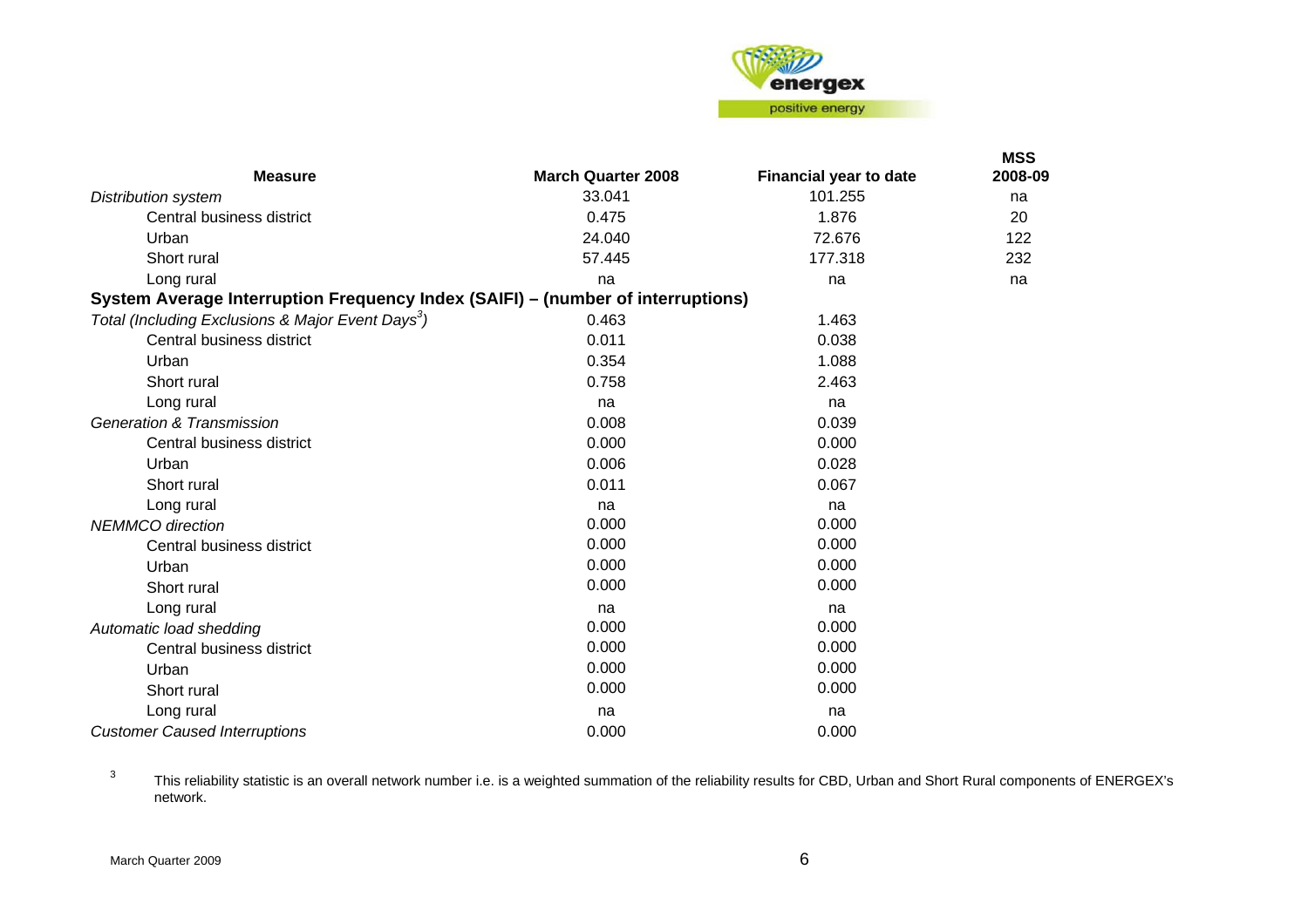

|                                           |                           |                        | <b>MSS</b> |
|-------------------------------------------|---------------------------|------------------------|------------|
| <b>Measure</b>                            | <b>March Quarter 2008</b> | Financial year to date | 2008-09    |
| Central business district                 | 0.000                     | 0.000                  |            |
| Urban                                     | 0.000                     | 0.000                  |            |
| Short rural                               | 0.000                     | 0.000                  |            |
| Long rural                                | na                        | na                     |            |
| Authorised Interruption for Public Safety | 0.000                     | 0.000                  |            |
| Central business district                 | 0.000                     | 0.000                  |            |
| Urban                                     | 0.000                     | 0.000                  |            |
| Short rural                               | 0.000                     | 0.000                  |            |
| Long rural                                | na                        | na                     |            |
| <b>Major Event Days</b>                   | 0.051                     | 0.249                  |            |
| Central business district                 | 0.000                     | 0.000                  |            |
| Urban                                     | 0.051                     | 0.191                  |            |
| Short rural                               | 0.051                     | 0.403                  |            |
| Long rural                                | na                        | na                     |            |
| <b>Total exclusions</b>                   | 0.058                     | 0.288                  |            |
| Central business district                 | 0.000                     | 0.000                  |            |
| Urban                                     | 0.057                     | 0.219                  |            |
| Short rural                               | 0.062                     | 0.471                  |            |
| Long rural                                | na                        | na                     |            |
| Distribution system                       | 0.404                     | 1.175                  | na         |
| Central business district                 | 0.011                     | 0.038                  | 0.33       |
| Urban                                     | 0.297                     | 0.868                  | 1.43       |
| Short rural                               | 0.696                     | 1.992                  | 2.56       |
| Long rural                                | na                        | na                     | na         |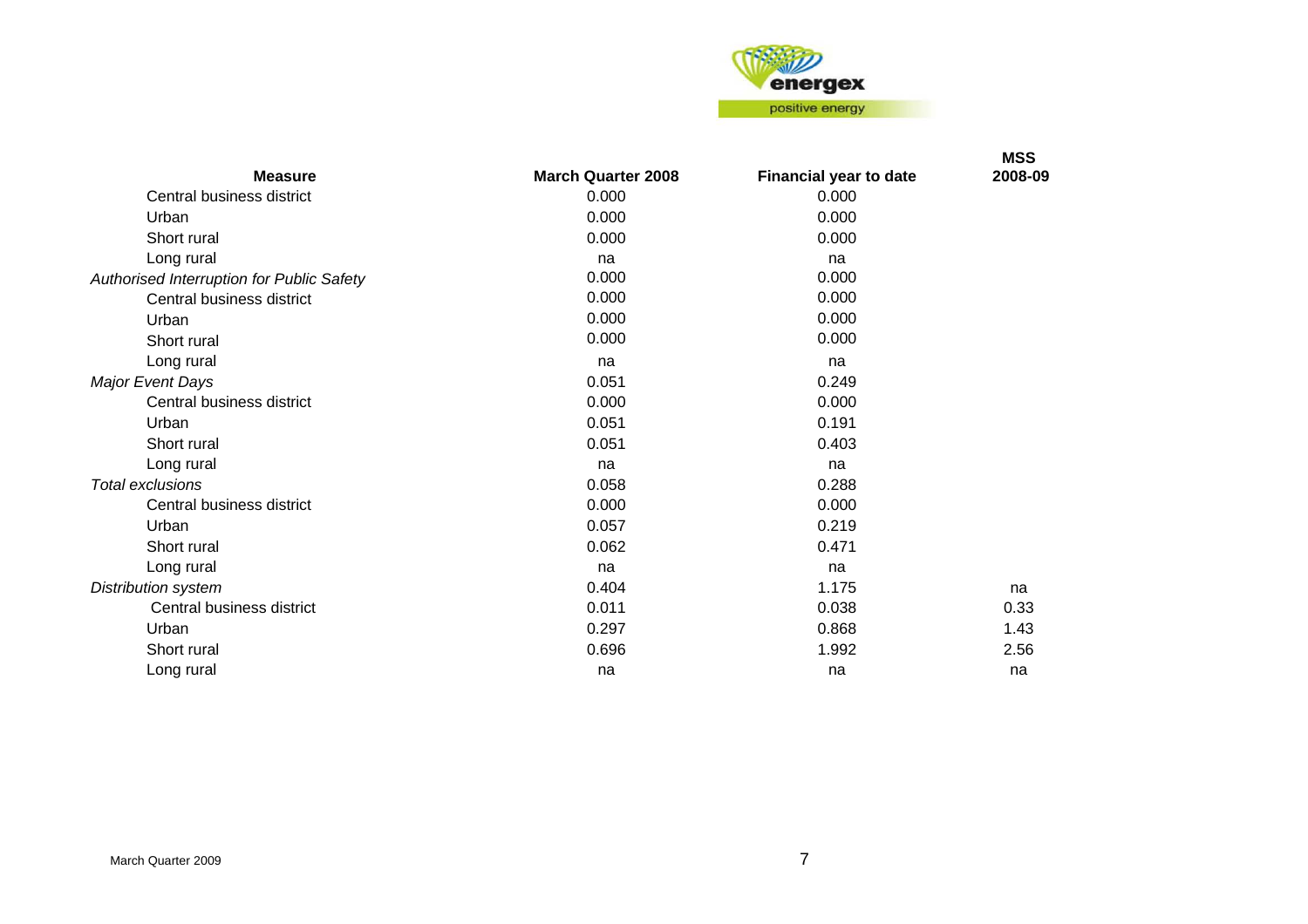

## **3.2 Additional Reliability Measures**

#### **March 2009 Quarter March 2009 Outstand Accord Property**

<span id="page-7-0"></span>

| <b>Measure</b>                       | <b>Units</b> | <b>Value</b>                                               | Value                                 | Value                                  | Value                                 |  |
|--------------------------------------|--------------|------------------------------------------------------------|---------------------------------------|----------------------------------------|---------------------------------------|--|
|                                      |              | (before removal of<br>excluded events)                     | (after removal of<br>excluded events) | (before removal of<br>excluded events) | (after removal of<br>excluded events) |  |
|                                      |              | <b>System Average Interruption Duration Index (SAIDI)</b>  |                                       |                                        |                                       |  |
| <b>Planned Distribution system</b>   | minutes      | 7.336                                                      | 7.336                                 | 19.256                                 | 19.256                                |  |
| <b>CBD</b>                           | minutes      | 0.000                                                      | 0.000                                 | 0.000                                  | 0.000                                 |  |
| Urban                                | minutes      | 5.664                                                      | 5.664                                 | 14.605                                 | 14.605                                |  |
| <b>Short Rural</b>                   | minutes      | 11.892                                                     | 11.892                                | 31.676                                 | 31.676                                |  |
| <b>Unplanned Distribution system</b> | minutes      | 31.030                                                     | 25.705                                | 185.573                                | 81.999                                |  |
| <b>CBD</b>                           | minutes      | 0.475                                                      | 0.475                                 | 1.876                                  | 1.876                                 |  |
| Urban                                | minutes      | 23.883                                                     | 18.375                                | 138.185                                | 58.071                                |  |
| <b>Short Rural</b>                   | minutes      | 50.446                                                     | 45.553                                | 311.545                                | 145.642                               |  |
|                                      |              | <b>System Average Interruption Frequency Index (SAIFI)</b> |                                       |                                        |                                       |  |
| <b>Planned Distribution system</b>   | number       | 0.026                                                      | 0.026                                 | 0.068                                  | 0.068                                 |  |
| <b>CBD</b>                           | number       | 0.000                                                      | 0.000                                 | 0.000                                  | 0.000                                 |  |
| Urban                                | number       | 0.020                                                      | 0.020                                 | 0.052                                  | 0.052                                 |  |
| <b>Short Rural</b>                   | number       | 0.041                                                      | 0.041                                 | 0.110                                  | 0.110                                 |  |
| <b>Unplanned Distribution system</b> | number       | 0.437                                                      | 0.379                                 | 1.395                                  | 1.107                                 |  |
| <b>CBD</b>                           | number       | 0.011                                                      | 0.011                                 | 0.038                                  | 0.038                                 |  |
| Urban                                | number       | 0.334                                                      | 0.277                                 | 1.035                                  | 0.816                                 |  |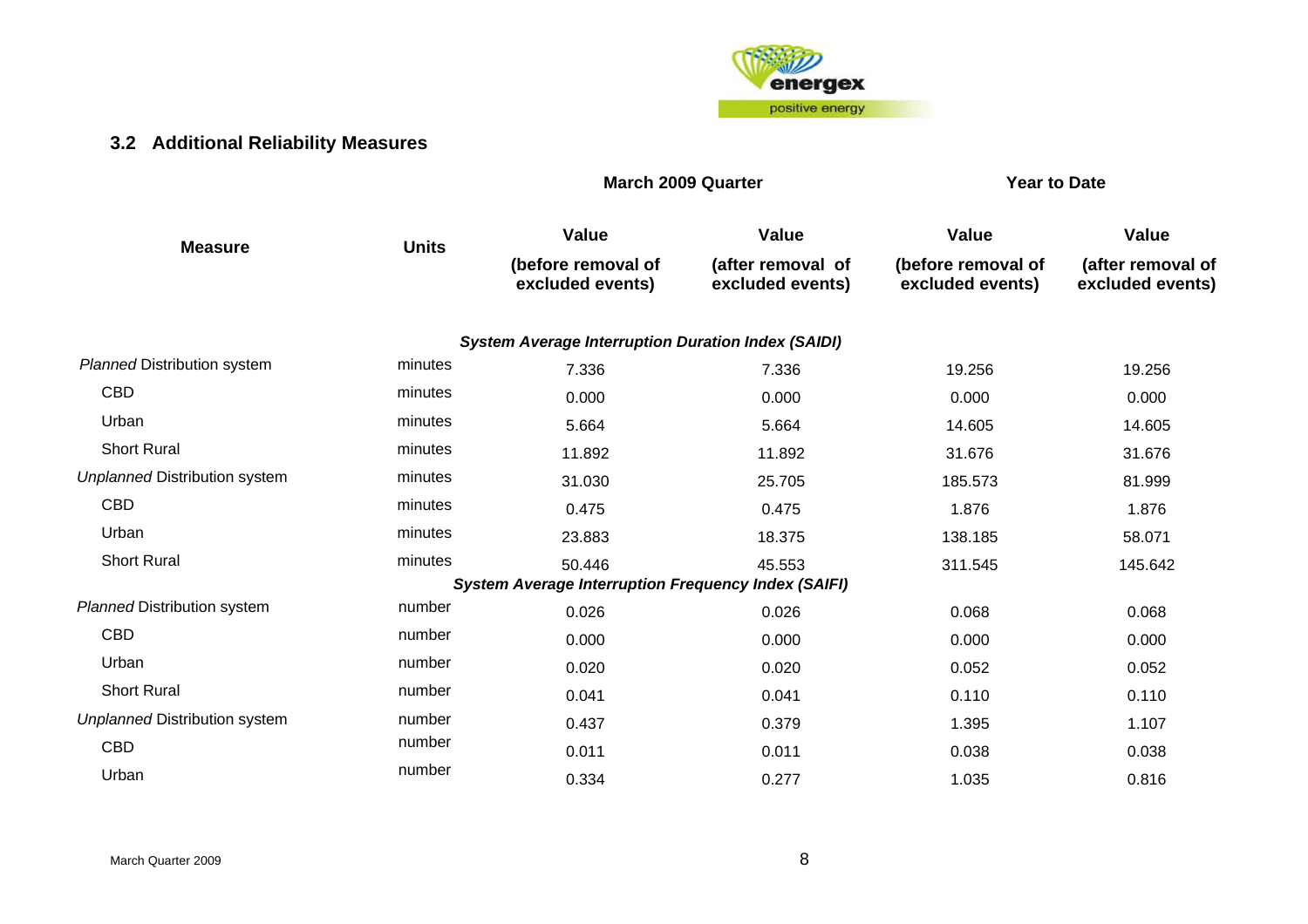

## **4. EXPLANATION FOR EXCEEDING MSS**

Not applicable

## **5. DESCRIPTION OF MAJOR EVENT DAYS**

**Description of Events** Date **Date** 

Loss of Bulk Supply Substation at Hays Inlet<sup>[4](#page-8-1)</sup> 10 February 2009

**Explanation Exceeded MSS** 

Severe Storms 16 November 2008 Severe Storms 20 November 2008

<span id="page-8-1"></span><span id="page-8-0"></span> $^4$  Supply to the Hays Inlet substation was interrupted due to a fault arising from a tree branch contacting one of the feeders supplying the substation, whilst the alternate feeder was out of service for planned maintenance.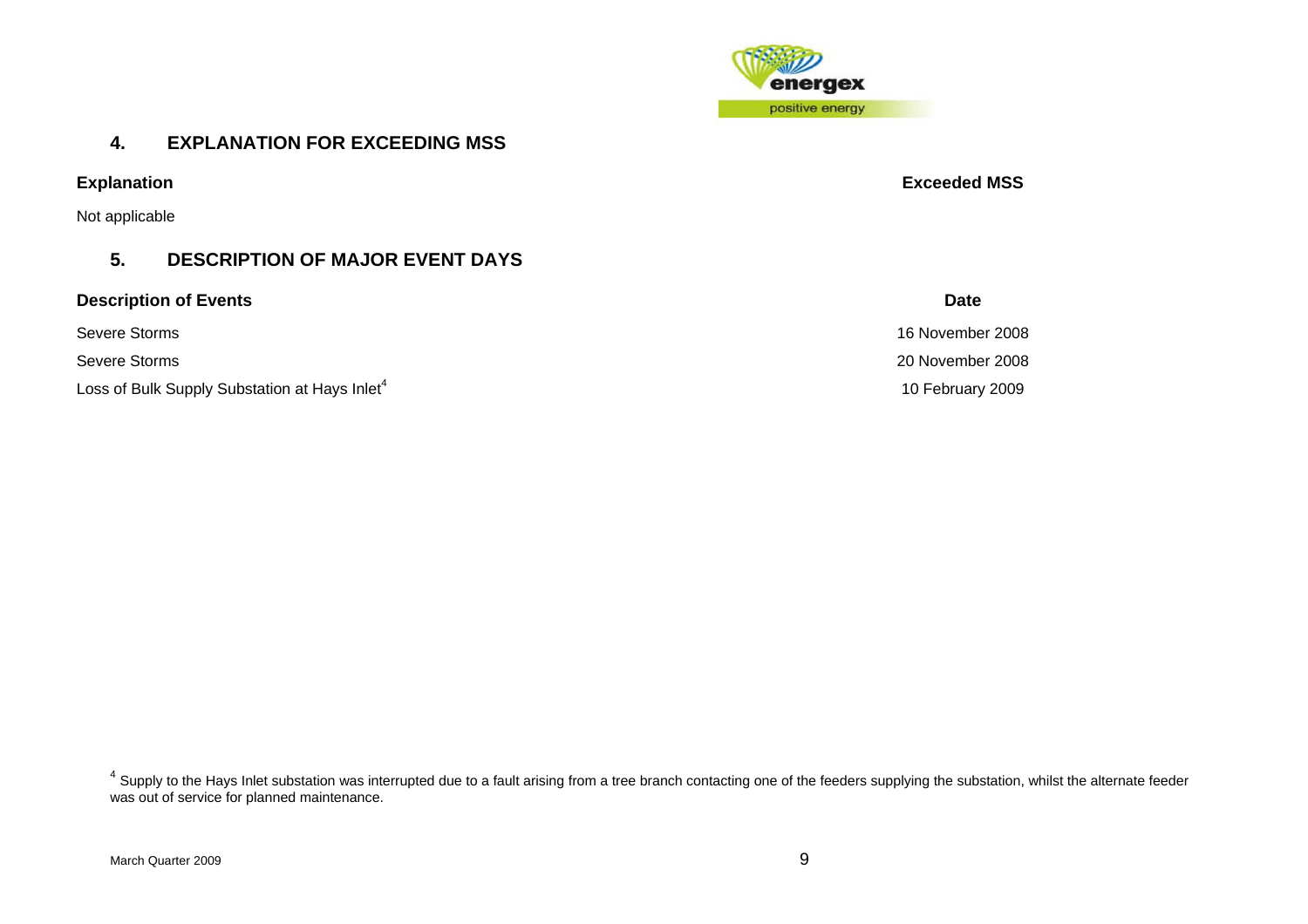

## **6. GUARANTEED SERVICE LEVELS - DISTRIBUTION**

<span id="page-9-0"></span>

| <b>GSL Description</b>                          | No. of Claims<br>Paid for<br><b>Period</b> | Total \$'s<br>Paid for<br><b>Period</b> | <b>No of Claims</b><br>Rejected<br>for Period | <b>Cumulative No. of</b><br><b>Claims for financial</b><br><b>YTD</b> | <b>Cumulative \$'s</b><br><b>Paid for financial</b><br><b>YTD</b> | <b>Cumulative No of</b><br><b>Claims Rejected</b><br>for financial YTD |
|-------------------------------------------------|--------------------------------------------|-----------------------------------------|-----------------------------------------------|-----------------------------------------------------------------------|-------------------------------------------------------------------|------------------------------------------------------------------------|
| <b>Non notification Planned</b>                 |                                            |                                         |                                               |                                                                       |                                                                   |                                                                        |
| <b>Interruption - Business</b><br>$(GSL = $50)$ |                                            | 50                                      | $\overline{c}$                                | $\overline{2}$                                                        | 100                                                               | 3                                                                      |
| <b>Non notification Planned</b>                 |                                            |                                         |                                               |                                                                       |                                                                   |                                                                        |
| Interruption -                                  |                                            |                                         |                                               |                                                                       |                                                                   |                                                                        |
| <b>Residential</b>                              | $\overline{2}$                             | 40                                      | 4                                             | 17                                                                    | 340                                                               | 5                                                                      |
| $(GSL = $20)$                                   |                                            |                                         |                                               |                                                                       |                                                                   |                                                                        |
| New Connection -                                |                                            |                                         |                                               |                                                                       |                                                                   |                                                                        |
| <b>Failure to Complete</b>                      | 624                                        | 123,800                                 |                                               | 3,365                                                                 | 670,040                                                           | 58                                                                     |
| $(GSL = $40/day$ late)                          |                                            |                                         |                                               |                                                                       |                                                                   |                                                                        |
| <b>Wrongful Disconnection</b>                   |                                            |                                         |                                               |                                                                       |                                                                   |                                                                        |
| $(GSL = $100)$                                  | 40                                         | 4,000                                   | $\boldsymbol{0}$                              | 105                                                                   | 10,500                                                            | 1                                                                      |
| <b>Failure to Reconnect</b>                     |                                            |                                         |                                               |                                                                       |                                                                   |                                                                        |
| $(GSL = $40/day$ late)                          | 61                                         | 5,000                                   | 0                                             | 68                                                                    | 5,720                                                             | $\pmb{0}$                                                              |
| Hot Water Complaint -                           |                                            |                                         |                                               |                                                                       |                                                                   |                                                                        |
| <b>Failure to attend</b>                        | $\mathbf 0$                                | $\mathbf 0$                             | $\boldsymbol{0}$                              | $\pmb{0}$                                                             | 0                                                                 | 1                                                                      |
| $(GSL = $40/day$ late)                          |                                            |                                         |                                               |                                                                       |                                                                   |                                                                        |
| <b>Missed Scheduled</b>                         |                                            |                                         |                                               |                                                                       |                                                                   |                                                                        |
| Appointment                                     | 3                                          | 120                                     | $\mathbf 0$                                   | 17                                                                    | 680                                                               | $\overline{2}$                                                         |
| $(GSL = $40)$                                   |                                            |                                         |                                               |                                                                       |                                                                   |                                                                        |
| <b>Reliability - interruption</b>               |                                            |                                         |                                               |                                                                       |                                                                   |                                                                        |
| duration                                        | 0                                          | $\overline{0}$                          | $\overline{c}$                                |                                                                       | 80                                                                | 32                                                                     |
| $(GSL = $80)$                                   |                                            |                                         |                                               |                                                                       |                                                                   |                                                                        |
| <b>Reliability - interruption</b>               |                                            |                                         |                                               |                                                                       |                                                                   |                                                                        |
| frequency                                       | $\overline{0}$                             | $\overline{0}$                          |                                               | $\mathbf 0$                                                           | 0                                                                 | $\overline{2}$                                                         |
| $(GSL = $80)$                                   |                                            |                                         |                                               |                                                                       |                                                                   |                                                                        |
| Total:                                          | 731                                        | \$133,010                               | 10                                            | 3,575                                                                 | \$687,460                                                         | 104                                                                    |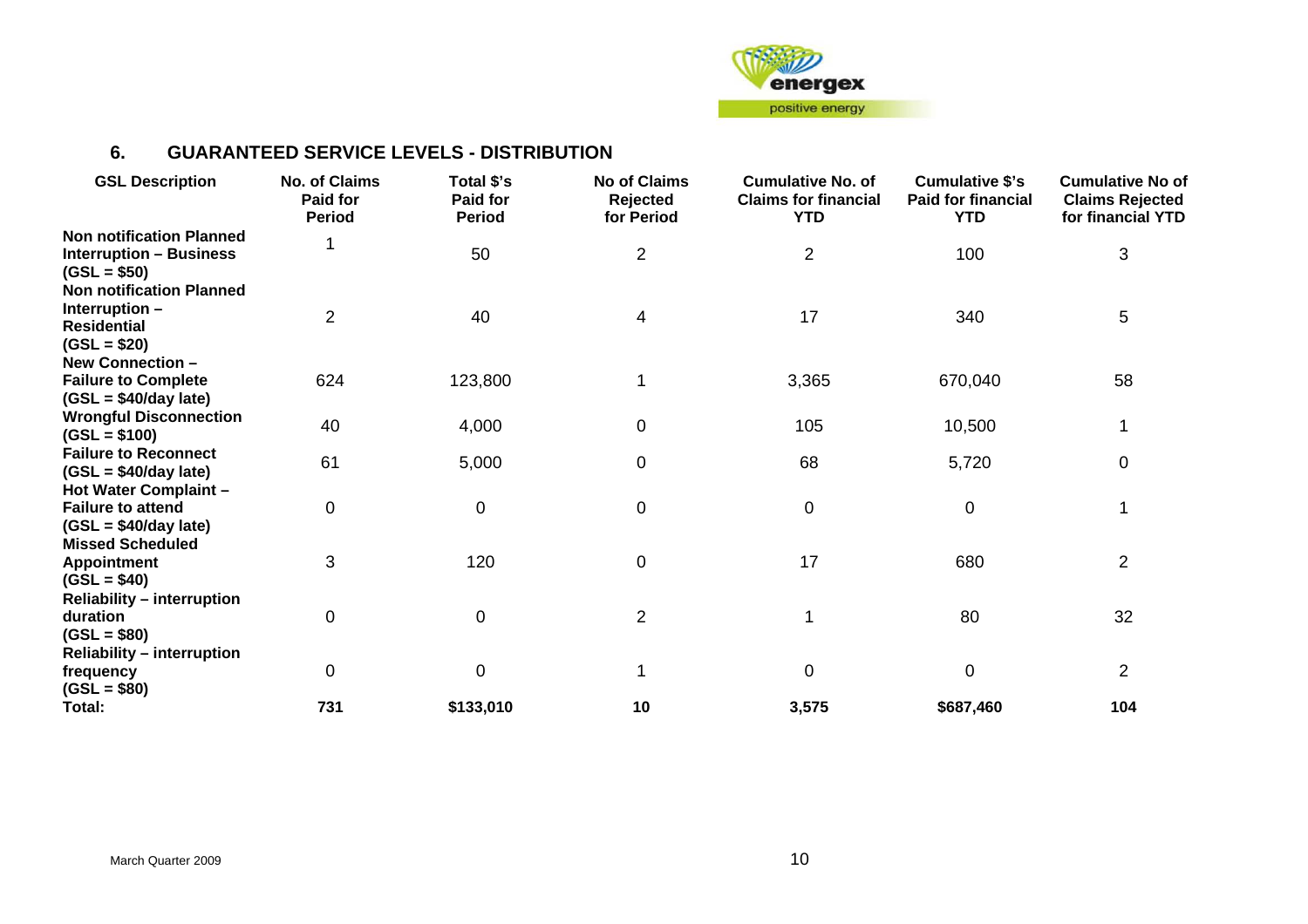

## **7. GUARANTEED SERVICE LEVELS - RETAIL**

<span id="page-10-0"></span>

| <b>GSL Description</b>                          | <b>No. of Claims</b><br><b>Paid for</b><br><b>Period</b> | Total \$'s<br>Paid for<br><b>Period</b> | <b>No of Claims</b><br>Rejected<br>for Period | <b>Cumulative No. of</b><br><b>Claims for financial</b><br><b>YTD</b> | <b>Cumulative \$'s</b><br><b>Paid for financial</b><br><b>YTD</b> | <b>Cumulative No of</b><br><b>Claims Rejected</b><br>for financial YTD |
|-------------------------------------------------|----------------------------------------------------------|-----------------------------------------|-----------------------------------------------|-----------------------------------------------------------------------|-------------------------------------------------------------------|------------------------------------------------------------------------|
| <b>Non notification Planned</b>                 |                                                          |                                         |                                               |                                                                       |                                                                   |                                                                        |
| <b>Interruption - Business</b><br>$(GSL = $50)$ | 0                                                        | 0                                       | 0                                             | 0                                                                     | 0                                                                 | 0                                                                      |
| <b>Non notification Planned</b>                 |                                                          |                                         |                                               |                                                                       |                                                                   |                                                                        |
| Interruption-                                   |                                                          |                                         |                                               |                                                                       |                                                                   |                                                                        |
| <b>Residential</b>                              | 0                                                        | $\Omega$                                | 0                                             | $\mathbf 0$                                                           | 0                                                                 | 0                                                                      |
| $(GSL = $20)$                                   |                                                          |                                         |                                               |                                                                       |                                                                   |                                                                        |
| New Connection -                                |                                                          |                                         |                                               |                                                                       |                                                                   |                                                                        |
| <b>Failure to Complete</b>                      | 9                                                        | 920                                     | 0                                             | 29                                                                    | 2,600                                                             | 0                                                                      |
| $(GSL = $40/day$ late)                          |                                                          |                                         |                                               |                                                                       |                                                                   |                                                                        |
| <b>Wrongful Disconnection</b>                   |                                                          |                                         |                                               |                                                                       |                                                                   |                                                                        |
| $(GSL = $100)$                                  | 10                                                       | 1,000                                   | 0                                             | 22                                                                    | 2,200                                                             | 0                                                                      |
| <b>Failure to Reconnect</b>                     |                                                          |                                         |                                               |                                                                       |                                                                   |                                                                        |
| $(GSL = $40/day$ late)                          | $\overline{2}$                                           | 80                                      | 0                                             | 4                                                                     | 160                                                               | 0                                                                      |
| Hot Water Complaint -                           |                                                          |                                         |                                               |                                                                       |                                                                   |                                                                        |
| <b>Failure to attend</b>                        | 0                                                        | 0                                       | 0                                             | $\mathbf 0$                                                           | 0                                                                 | 0                                                                      |
| $(GSL = $40/day$ late)                          |                                                          |                                         |                                               |                                                                       |                                                                   |                                                                        |
| <b>Missed Scheduled</b>                         |                                                          |                                         |                                               |                                                                       |                                                                   |                                                                        |
| <b>Appointment</b>                              | 0                                                        | 0                                       | 0                                             | 0                                                                     | 0                                                                 | $\mathbf 0$                                                            |
| $(GSL = $40)$                                   |                                                          |                                         |                                               |                                                                       |                                                                   |                                                                        |
| <b>Reliability - interruption</b>               |                                                          |                                         |                                               |                                                                       |                                                                   |                                                                        |
| duration                                        | 0                                                        | O                                       | 0                                             | 0                                                                     | 0                                                                 | 0                                                                      |
| $(GSL = $80)$                                   |                                                          |                                         |                                               |                                                                       |                                                                   |                                                                        |
| <b>Reliability - interruption</b>               |                                                          |                                         |                                               |                                                                       |                                                                   |                                                                        |
| frequency                                       | 0                                                        | 0                                       | 0                                             | $\mathbf 0$                                                           | 0                                                                 | 0                                                                      |
| $(GSL = $80)$                                   |                                                          |                                         |                                               |                                                                       |                                                                   |                                                                        |
| Total:                                          | 21                                                       | \$2,000                                 | 0                                             | 55                                                                    | \$4,960                                                           | 0                                                                      |